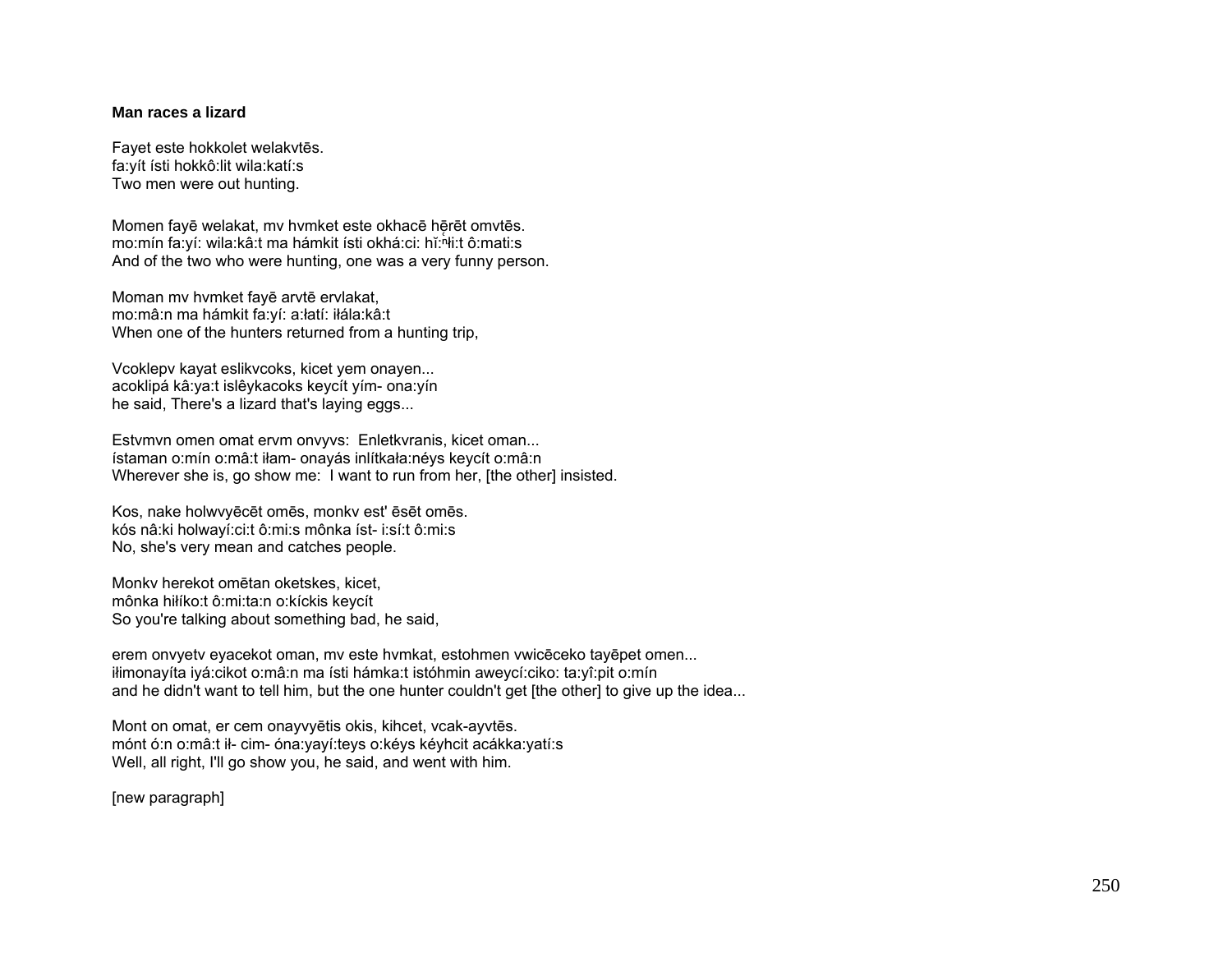Mon welaken mv nake eshuerē hēcvtē erorhoyvtēs. mó:n wila:kín ma nâ:ki ishôyłi: hî:cati: iłółho:yatí:s So they went and arrived at the place where he had seen the thing standing.

Momen Vsin okvyvnken: aossēt avwakket os, kicen... mo:mín asêyn o:kayánkin a:óssi:t a:awâ:kkit ó:s keycín That's where I meant: she had come out and was lying there, he said...

Ossēt estymahet avwakken erem onayytēs. óssi:t istamă: nhit a: awâ: kkin iłím- ona: yatí: s She had come out and was lying there, awesomely huge, and he went over and told her.

Mon mvn enletketvn eyacepet okepekv, mó:n mán inlitkitán iya:cî:pit oki:piká Now he really wanted to run from her.

momusen em etetakehpet mô: mosin im- itita: kíhpit so he began to get ready,

accvkē tat omvlkvn ēkayehpet, a:ccakí:-ta:t omăl<sup>n</sup>kan i:ka:yíhpit taking off all his clothes,

momusen oh-ayet ayet ervwolicat, mô:mosin óhha: yít a: yít iłáwoleycâ:t and went toward her, drawing near,

nak kicen omētok, nâ:k keycín o:mí:to:k and whatever it was he said to her.

hylylatket ahytypiket assehcet ohmen... halală:<sup>n</sup>tkit a:hatapêykit a:ssíhcit óhmin she slowly came down and began to chase him...

Es ayat pohkusat pihket cvyayahken... is- a: vâ: t póhkosa: t pê vhkit ca va: váhkin As he led her in pursuit, you could hear him whooping, and then it grew quiet...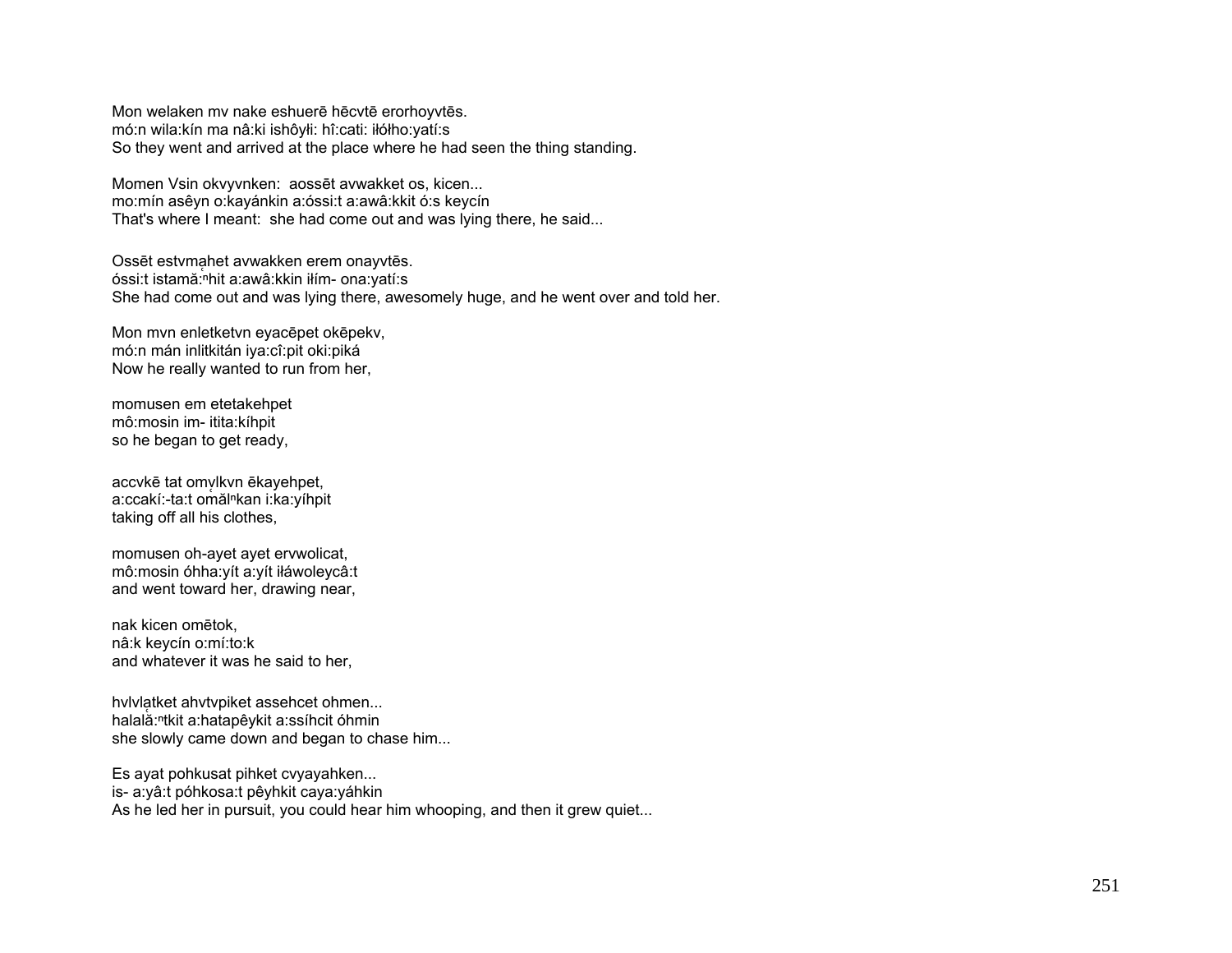Estvn esēpis omēs, komit huervyof, ístan isî: peys o: mí: s kô: meyt hôyłayo: f He might have been caught. I thought as I stood there.

hytym estomusēt pohken. hatâm istŏ:<sup>n</sup>mosi:t pô:hkin and again I could hear him faintly,

hytym rapihkacoken pohit, huerin hatâm łá: peyhkacókin pô: heyt hôyłeyn then I could hear him whooping in the distance as I stood there,

pohky hēren yepihkē hahken, huerin aret ohkytet hoyanet oman... póhka hř:<sup>n</sup>iin vípeyhkí: háhkin hôyleyn a:lít óhkatit hoya:nít o:mâ:n the whooping became clearly audible as I stood there and as he passed...

My vcoklepvo cakkusen yesyhohyet oman, ma acoklipaó câ: kkosin 'yisahóhyit o: mâ: n The lizard had almost caught up with him as they went by,

my este tat my vcoklepy-hute hueran rem vfulotket ostihcet oman, ma ísti-ta:t ma acoklipa-hotí hôyła:n 'łim- áfolo:tkít ostéyhcit o:mâ:n the man went around for the fourth time where the lizard's tree stood,

my vcoklepy tat cakkusen my eto vfulotkat, ma acoklipá-ta:t câ:kkosin ma itó afólo:tkâ:t and the lizard was catching up as [the man] went around the tree,

osticat cakkusen my eto vfulotkat ostihcet. ósteycâ: t câ: kkosin ma itó afólo: tkâ: t ostéyhcit the fourth time he went around the tree she had almost caught him,

hvtvm enletiken essumhokehpen... hatâm inlitêykin issomhokíhpin and he ran from her again as they went out of sight...

Huerin ayen hvtvm mont omisekv hôyłeyn a: yín hatâm mónt o: mêysika I kept standing and time went by,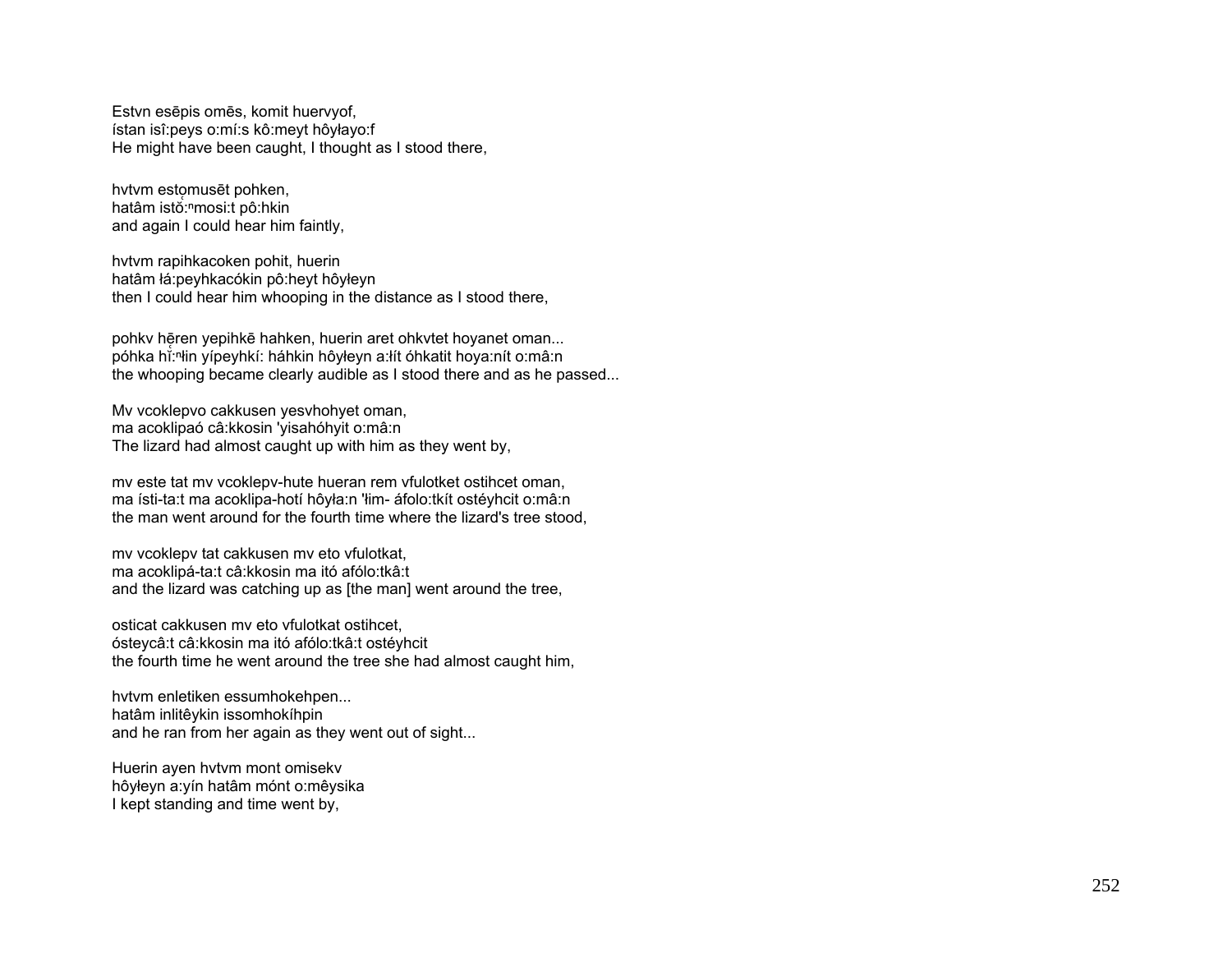hvtvm estomuset pihken hvtvm pihkvcoken, pohit huerin, hatâm istô:mosit peyhkín hatâm peyhkacókin pô:heyt hôyłeyn again as before I heard him whooping faintly, whooping as I stood there,

ayet yvwolicat pohkv hēren pihkē haken... a: yít yáwoleycâ:t póhka hǐ: ʰłin peyhkí: hâ: kin and as they came closer, he became clearly audible as he whooped...

Huerin ayen, esvrēpen okehpvtet, mvn mont omisekv, mv cakkusē 'sarat emonkuset hôyłeyn a:yín isáłi:pín okíhpatit mán mónt o:mêysika ma cá:kkosi: sa:łâ:t imónkosit And then after a while, as it was before, [the lizard] was almost up with him still,

eresvlaket yeshoyahnen huerin, iłísala:kít yishoyáhnin hôyłeyn and as they came back by again, I stood there,

Mv este tat mvn momēcet omisekv... ma ísti -ta:t mán momi:cít o:mêysika as the man had been doing...

Hvtvm mv vcoklepv-hute ervfulotket ostihcet, hatâm ma acoklipa-hotí iłáfolo:tkít ostéyhcit Again he went around four times where the lizard's nest stood,

hvtvm hoyahnet enletiken... hatâm hoyáhnit inlitêykin and again he passed by, running from her...

Hvtvm 'svhoyehpen mvn em ehakit huerin... hatâm 'sahoyíhpin mán im- ihâ:kit hôyłeyn Again they passed by, I stood there waiting...

Mont omisekv hvtvm estomusēt pohken, mónt o:mêysika hatâm istô:mosi:t pô:hkin As before, there was a faint sound,

hvtvm rapihkacoken pohit huerin... hatâm łá:peyhkacókin pô:heyt hôyłeyn then I heard whooping, as I stood...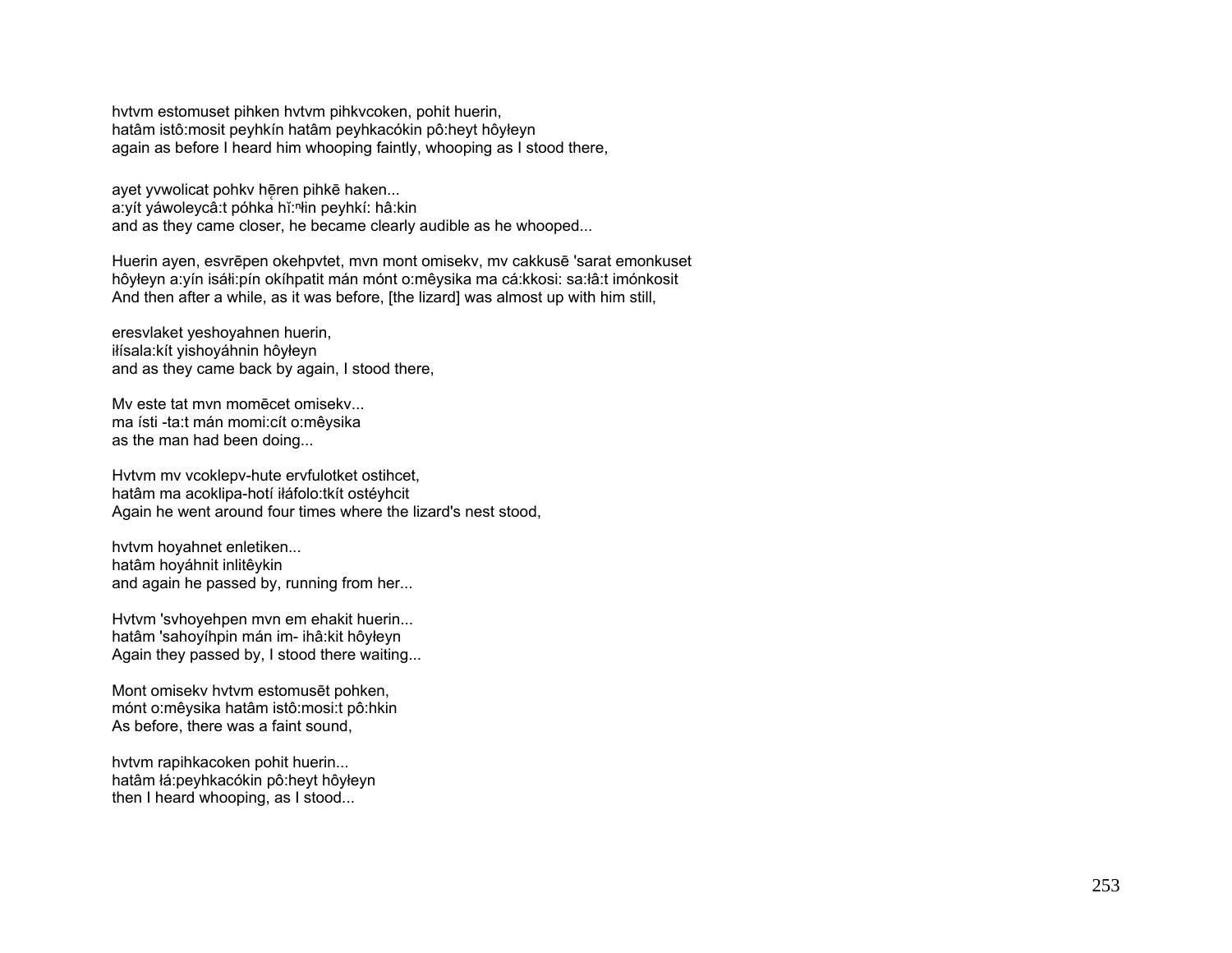Momet omēpisekv eswelvkēpet okehpvtet 'svtuccēnat tat mv este mit estomusat 'mvhopvyēcepusē hakepēn mo:mít omi:pêysika iswilakĭ:npit okíhpatit 'satoccî:na:t-ta:t ma ísti mêyt istô:mosa:t 'mahopayi:cipósi: ha:kipí:n Then the same thing happened, as they came for the third time, and this time the person was a little bit ahead

yesvhohyet ohmen... 'yisahóhyit óhmin as they went by...

Mv vcoklepv-hute eto huerat tat vfulotket ostihcet, ma acoklipa-hotí itó hôyła:t-ta:t afólo:tkít ostéyhcit Then when he went around the tree where the lizard's nest was for the fourth time,

mv este tat rahēcet huerisat, ma ísti-ta:t łá:hi:cít hôyłeysa:t and stood looking back,

mv vcoklepv eroren, hvtvm enletiken 'svhoyet omis, ma acoklipá iło:łín hatâm inlitêykin 'sáho:yít o:mêys the lizard came along, and he took off running again and they went,

mv vcoklepv tat hotusēpet omētok, hvwaklusē haket yehoyahnen oman... ma acoklipá-ta:t hotosî:pit o:mí:to:k hawâ:klosi: hâ:kit 'yihoyáhnin o:mâ:n but the lizard was tired and had her mouth hanging open as she went by...

Hvtvm essumhoket omen huervyisan hvtvm pihkacokisat... hatâm issómho:kít o:mín hôyłayeysa:n hatâm peyhkacókeysa:t Once again they went out of sight and as I stood there I heard whooping again...

Mv este tat homv-mahen vrēpet ohmvtet, ma ísti-ta:t 'homa-mâ:hin ałi:pít óhmatit The man had gotten way ahead,

mv este vcoklepv-hute hvtvm vfulotket ostihcet hoyanet omis, ma ísti acoklipa-hotí hatâm afólo:tkít ostéyhcit hoya:nít o:mêys and he went around the lizard's nest again four times and passed by,

mv vcoklepv-rakko tat svsekot omisat... ma acoklipa-łákko-ta:t sasíkot o:mêysa:t but the big lizard was not there...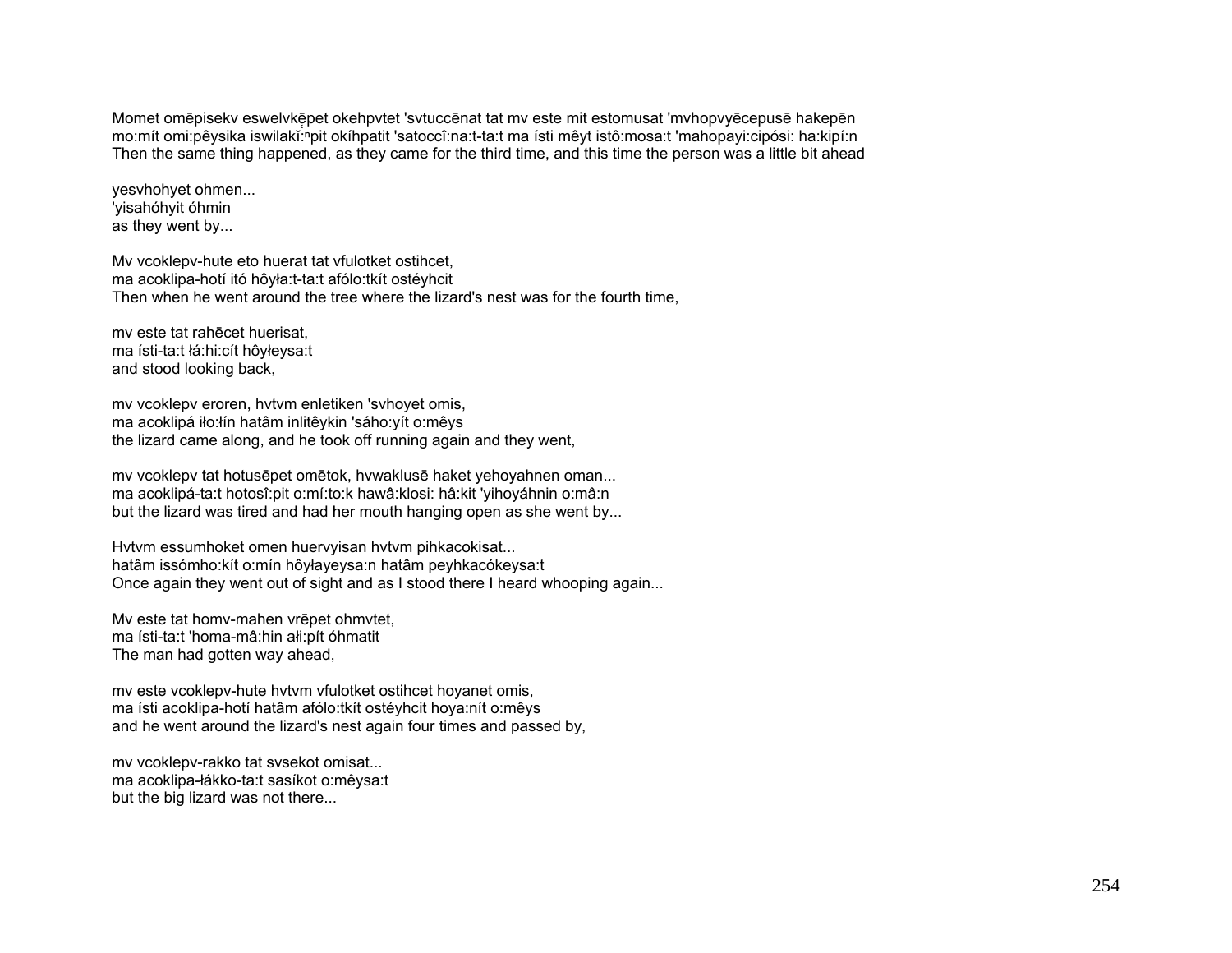Vrē̞pat ohmvtet hotusepvtēt hvwakluset estvma̞het lekvkappet hoyahnet ayet alĭ: "pa:t óhmatit hotosipáti:t hawâ:klosit istamă: "hit likáka: ppít hoyáhnit a: yít Finally she came by all tired out, mouth open, body all shiny,

mv ehute hueran erorat mv ehute hoyvnekot, ma ihóti hôyła:n iło:łâ:t ma ihóti hoyánikot and went to the tree where her nest was, but didn't go on,

ayusokot vliket mv ehute vcemiken... á:yosŏ:<sup>ⁿ</sup>ko:t alêykit ma ihóti acimêykin and barely going, she climbed up to the nest...

Mv enlētkē arat ra atet ervlahken rvthoyeyvntvs. ma ínli:tkí: â:ła:t łá:-a:tít â:tit iłaláhkin łátho:yiyántas And the one that ran from her came back and we both came back.

Mon okat, Estohma, mv vcoklepv-kayv? maken... mó:n o:kâ:t istóhma:ˇ ma acoklipa-ká:ya ma:kín Where is the lizard that was giving birth? he asked...

Vsin ehuten ervcemiks, kicin... asêyn ihótin iłacimêyks keycéyn She climbed up to her nest over there, I said...

Mon omat, elēpēs, makvntvs. mó:n o:mâ:t ilî:pi:s ma:kántas Then she died, he said.

Mon okat, Cesvrēs, cvkicetskvnkat, mó:n o:kâ:t cisáłi:s cakêycíckankâ:t You told me that she would get me,

'mvkoslusvyan oketskvten, cvseko tąyuset 'makŏ:<sup>ⁿ</sup>slosvya:n ô:kíckatin casíko: tă:<sup>ⁿ</sup>yosit but I got the best of her and she could not get me

ehute yvcemkēpet omvcoks. ihóti 'yacimkî:pit o:macóks and has climbed into her nest.